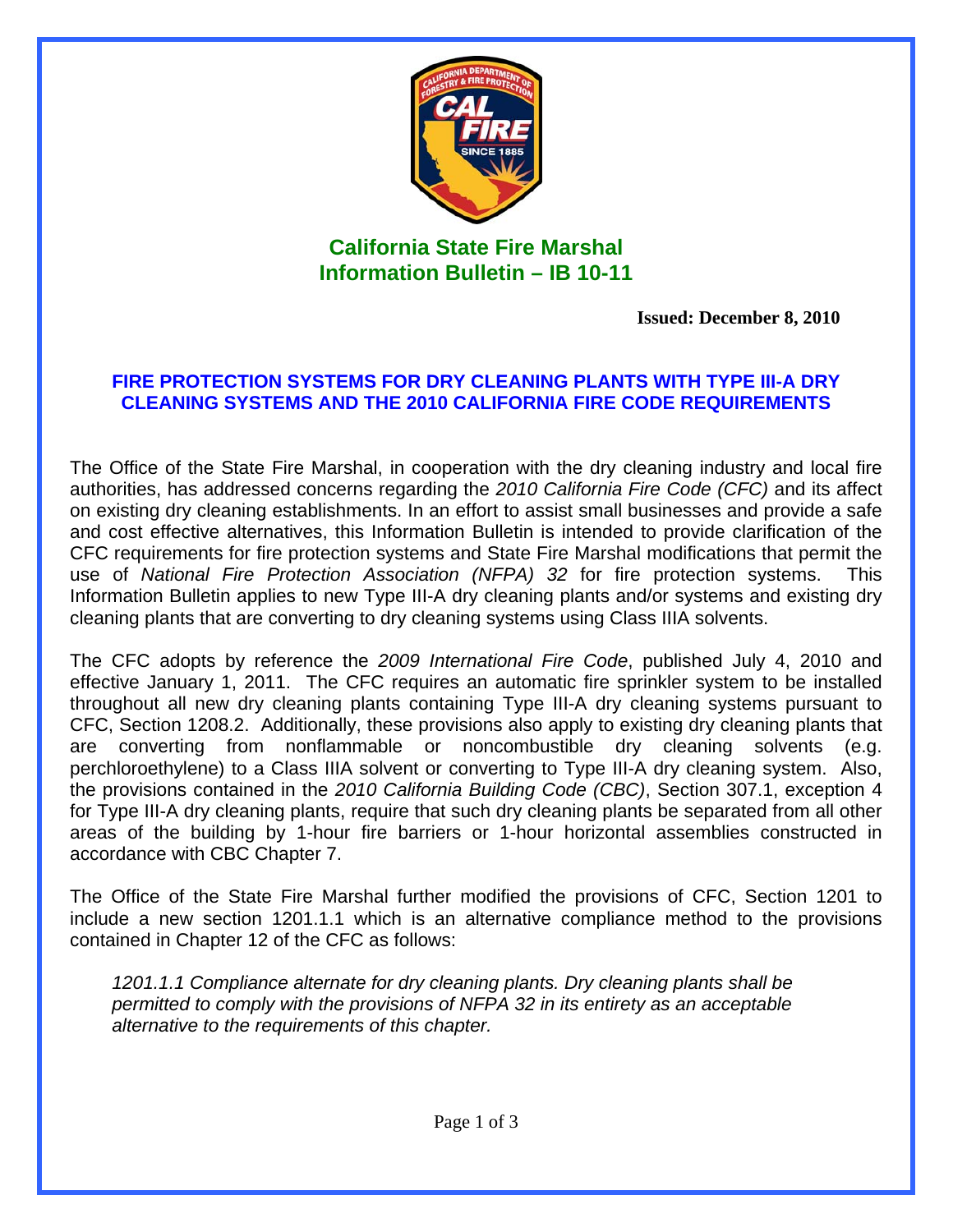

**California State Fire Marshal Information Bulletin – IB 10-11** 

The intent of this State Fire Marshal modification is to afford existing dry cleaning plants the ability to operate and modify their plant and/or equipment in accordance with NFPA 32 a nationally recognized standard that pertains specifically to dry cleaning plants. NFPA 32 requires dry cleaning plants to be equipped with automatic fire sprinkler systems.

However, NFPA 32 also provides for alternatives. Specifically, when an existing dry cleaning plant converts from nonflammable or noncombustible dry cleaning solvents (e.g. perchloroethylene) to a Class IIIA solvent or converts to Type III-A dry cleaning system (in an existing building that is not protected by an automatic fire sprinkler system), NFPA 32 affords an alternative to the retrofitting of a building with an automatic fire sprinkler system by:

*(1) Limiting the quantity of Class IIIA solvent in dry cleaning machines and storage to not exceed 330 gal, and,* 

*(2) requires dry cleaning machines to be equipped with instrumentation, equipment, or controls that provide any one of the following:* 

*(a) Features that limit oxygen concentrations to less than 8 percent by volume (b) Features that limit solvent vapor concentration to less than 25 percent of the Lower Explosive Limit (LEL)* 

*(c) Features that limit solvent vapor concentration at or below 60 percent of the LEL where automatic instrumentation with safety interlocks is provided in accordance with NFPA 69, Standard on Explosion Prevention Systems* 

*(d) Features that limit solvent temperatures to less than 16.7°C (30°F) below their flash points* 

*(e) Features that incorporate equipment approved for use in Class I, Division 2 hazardous locations* 

*(f) Features that incorporate an integral automatic fire-extinguishing system conforming with Section 4.6 of NFPA 32* 

For a dry cleaning business located in a building not equipped with an automatic fire sprinkler system, the above alternative would be permitted. The provisions of NFPA 32 would continue to require that the dry cleaning plant be separated from all other occupancies in the building by 1 hour fire barriers or 1-hour horizontal assemblies constructed in accordance with CBC Chapter 7.